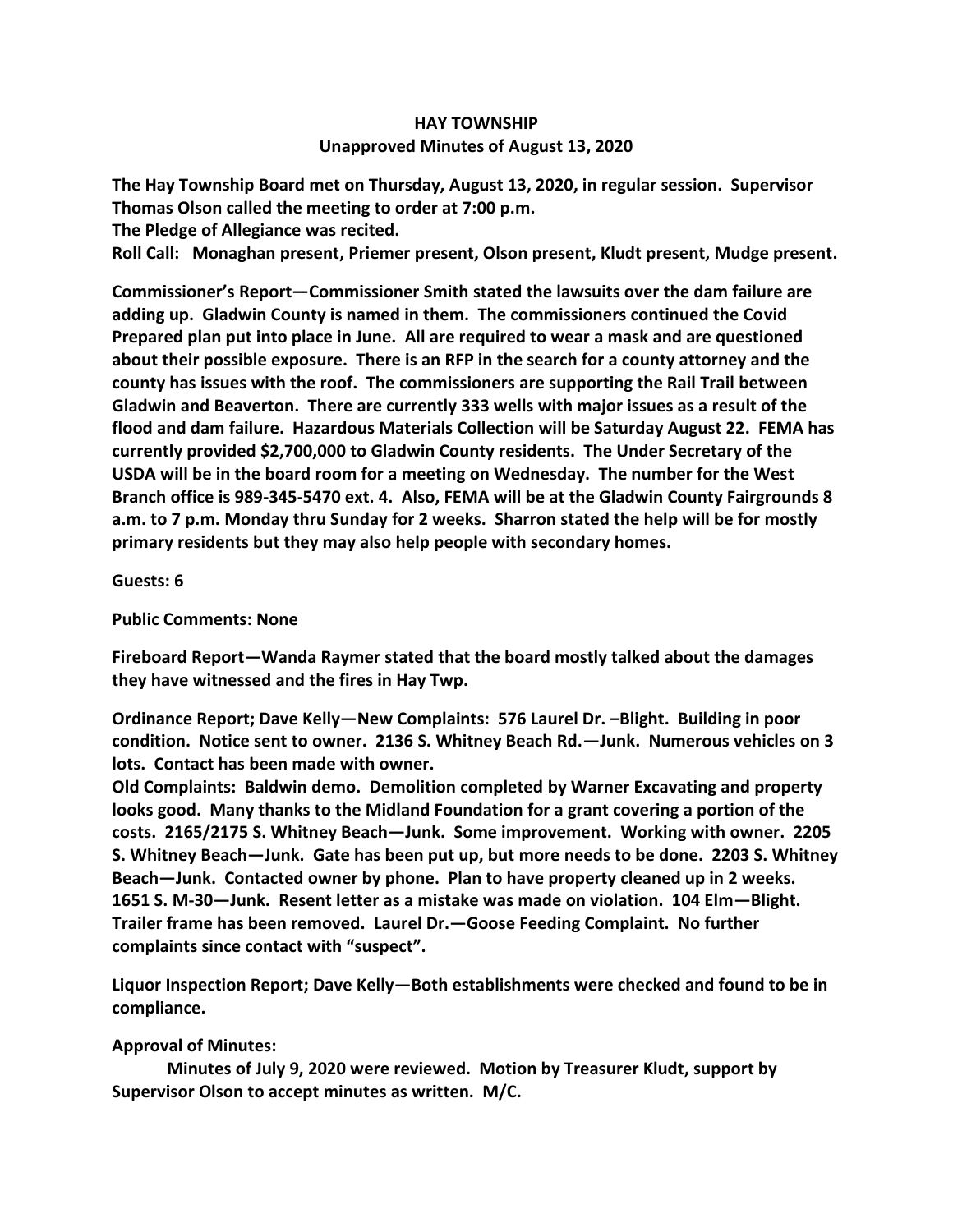**Treasurer's Report:**

 **Treasurer's Report was given by Treasurer Kludt for July. Motion by Supervisor Olson , support by Clerk Priemer to accept Treasurer's report. M/C.**

**Warrants/Payments: Monthly Warrants were reviewed. Motion by Trustee Monaghan, support by Trustee Mudge to pay monthly warrants. M/C.**

- **Communications—None**
- **Old Business—FLTF, Mark Mudge—Chairman Kepler met with John Moolenaar, U.S. Representative & Bette Brand, Deputy Undersecretary for the Rural Development at the U.S. Department of Agriculture on Wed. Discussion on assistance which may be possible for the dams. Grants are also possible for flood studies by NRCS (Natural Resources Conservation Service).**

**New Attorneys for Bankruptcy will be Warner Norcross; Meyers & Meyers other litigation which Clark Hill may have a conflict. Appraiser will be Kurschat & Co. Objectives acquire the property, stabilize all dams, remove debris & address erosion. Prepare affordability model. Public trust—we must protect the safety of the public and protect the natural resources associated with the lakes. All dams require new gates. May get Secord & Smallwood dams ready in another year. Wanda Raymer inquired where the \$14 million to fix Smallwood would come from. Trustee Mudge stated some would hopefully come from grants. Trustee Monaghan inquired about Dow Chemical's involvement. Mudge stated that Dave Kepler will be in contact with all the foundations, including Dow. Mariotta Sprott wanted to know how the massive amount of foreclosures would affect Hay Twp. Discussion followed.**

- **New Business—Smallwood Lake Assessment Resolution; Motion by Clerk Priemer, support by Trustee Mudge to approve Smallwood Lake Assessment Resolution. Roll Call Vote—Monaghan yes, Priemer yes, Olson yes, Kludt yes, Mudge yes. M/C**
- **Waste Management Assessment Resolution; After some discussion concerning the contract with Waste Management it was decided to renew the contract. Motion by Trustee Monaghan, support by Treasurer Kludt to approve the Waste Management Assessment Resolution. Roll Call Vote—Monaghan yes, Priemer yes, Olson yes, Kludt yes, Mudge yes. M/C.**
- **Removal of Birma Trail from Roads Account—Treasurer Kludt stated that because of trouble in the past with this assessment, that she would be removing the Birma Trail Assessment from our roads account in order to better track the funds.**
- **L-4029—Motion by Trustee Monaghan, support by Clerk Priemer to approve the Hay Township Operating Millage of .6534 and Road Millage of .7494 and Gravel Road Millage of 1.0 millage per the L-4029. M/C.**
- **Gravel Road Millage—Treasurer Kludt wanted to thank Clerk Priemer for all the hard work we put in to getting the flyers for the gravel road millage created and for getting the item on the ballot. She also wanted to thank everyone who voted for the gravel road millage and wanted to thank Jay Uchiyama for his support of the gravel road millage on his Facebook page.**